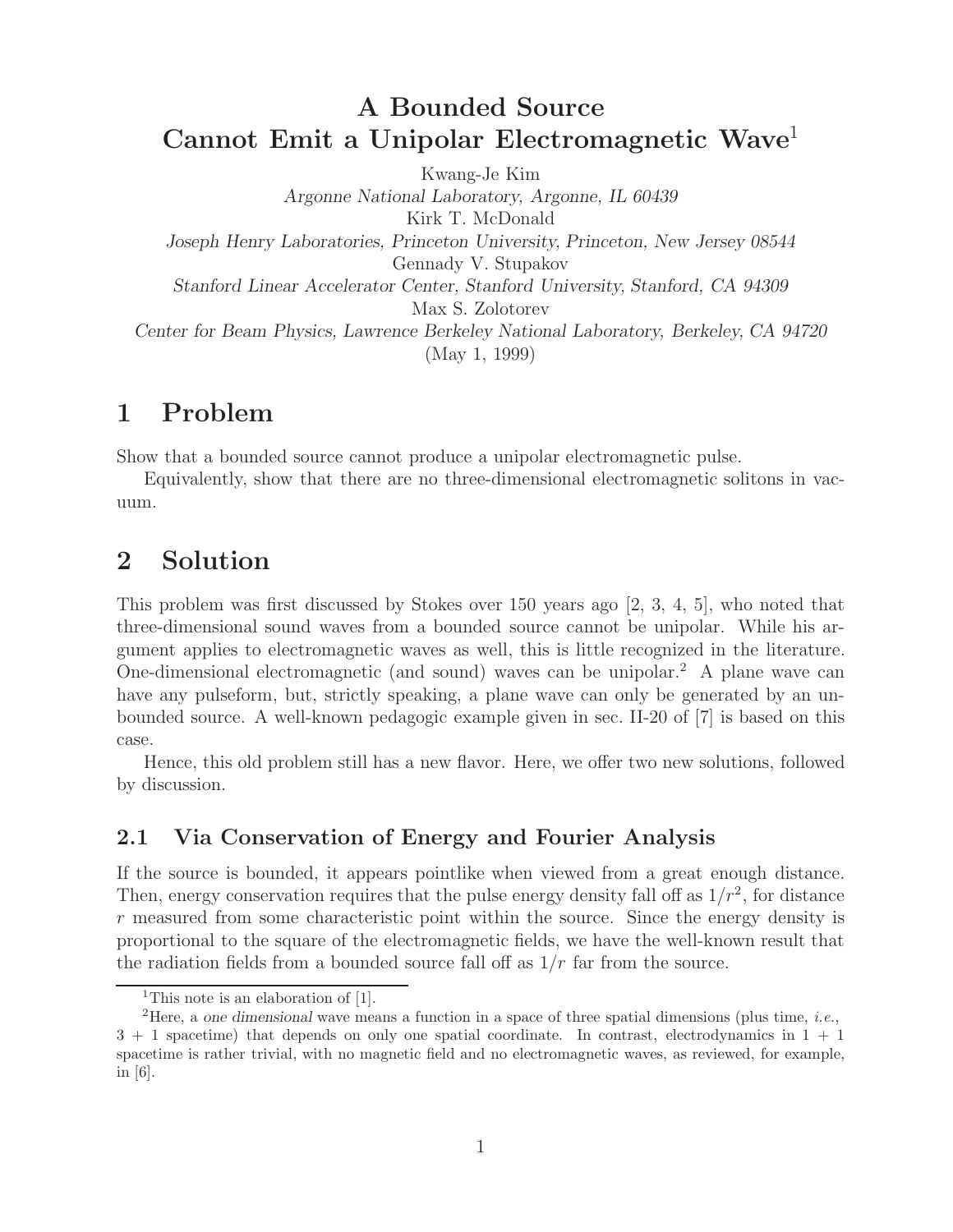This is in contrast to the static fields, which must fall off at least as quickly at  $1/r^2$ , far from a bounded source.

Now, consider the possibility of a unipolar pulse, *i.e.*, one for which the electric field components  $E_i(\mathbf{r}, t)$  have only one sign. At a fixed position **r**, the time integral of at least one component of such a pulse would be nonzero,

$$
\int E_i(\mathbf{r},t) \, dt \neq 0. \tag{1}
$$

Then a Fourier analysis of this component,

$$
E_i(\mathbf{r}, \omega) = \int E_i(\mathbf{r}, t) e^{i\omega t} dt,
$$
\n(2)

would have a nonzero value at zero frequency,  $E_i(\mathbf{r}, \omega = 0) \neq 0$ .

However, the quantity  $E_i(\mathbf{r}, \omega = 0)$  would then be a static solution to Maxwell's equation, and so must fall off like  $1/r^2$ . This contradicts the hypothesis that  $E_i(\mathbf{r}, t)$  represented an electromagnetic pulse from a bounded source, which must fall off as  $1/r$ .

Thus, a bounded source cannot emit a unipolar electromagnetic pulse.

#### **2.2 Via the Fields of an Accelerated Charge**

The electric field vector radiated by a charge is opposite to the transverse component of the acceleration.

In the case of a bounded source, the accelerations of the charges cannot impart a nonzero average velocity to any charge; otherwise the source would take on a nonzero recoil velocity and not remain bounded.

Hence, any accelerations must include both positive and negative components such that their time integral vanishes.

Therefore, the radiated electric field must also include both positive and negative components.

Again, A bounded source cannot emit a unipolar electromagnetic pulse.

A variant of the above argument using the Lienard-Wiechert fields has been given by Bessonov [8], who also consided the case of a bipolar pulse consisting of a pair of well separated, opposite-sign unipolar pulses.

### **2.3 Three-Dimensional Unipolar Radiation from an Unbounded Source**

In the case of two nonrelativistic, unbound charged particles that interact only via the Coulomb force  $q_1q_2/r$ , the component of the acceleration of one of the charges along the axis of its hyperbolic trajectory always has the same sign. Hence, the radiated electric field component along that axis is unipolar, and a Fourier analysis of the field has a zero-frequency component (see sec. 70 of [9]). Thus, a three-dimensional unipolar pulse can be emitted by a system whose motion is unbounded.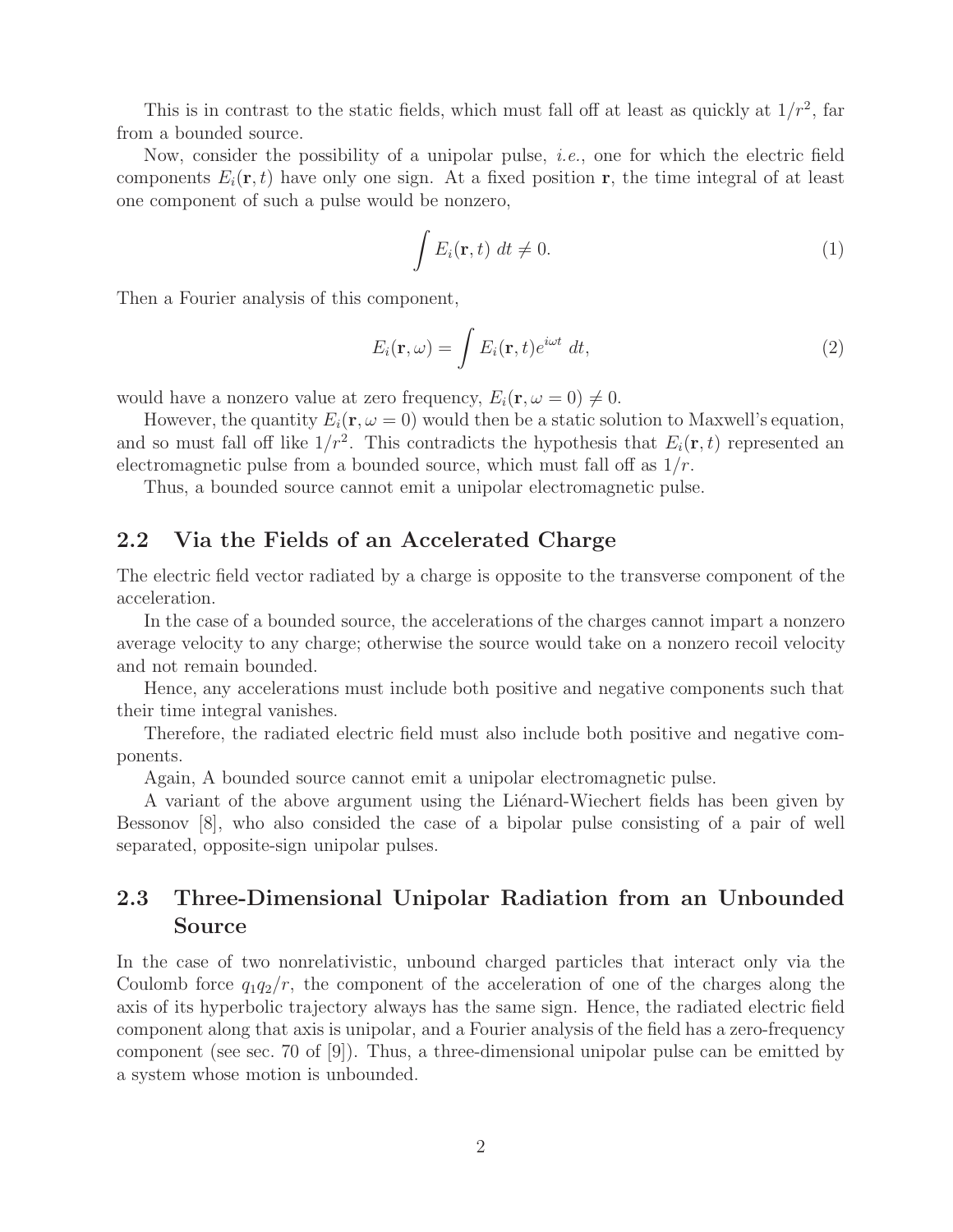#### **2.4 Unipolarlike Pulses**

It is possible for a bounded system to produce an electromagnetic pulse that consists almost entirely of a single central pulse of one sign. But according to the argument above, this pulse must include long tails of the opposite sign so that the time integral of the fields vanish at any point far from the source. This behavior has been observed in several recent reports on subcycle electromagnetic pulses [10, 11, 12, 13].

# **3 Can the Far-Zone Radiation From a Bounded Source Transfer Net Energy to a Charged Particle?**

The present considerations can be extended to comment on this topical question.

If a unipolar electromagnetic pulse existed far from its bounded source, the corresponding vector potential **A** would have different values at asymptotically early and late times. Then, as argued by Lai [14], an interaction with a charge e and mechanical momentum **P** that conserves the canonical momentum  $P + eA/c$  could produce a net change in the magnitude of the mechanical momentum, *i.e.*, provided a transfer of energy between the particle and the pulse. Such far-zone unipolar particle acceleration is desirable, but is not consistent with Maxwell's equations.

Near-zone particle acceleration by time-dependent electromagnetic fields can be accomplished by passing a particle through a bounded field region, such as an rf cavity, during a short interval when the fields have only one sign. While the electromagnetic fields are not unipolar in this case, their interaction with the charged particle is effectively so.

A variant on such considerations is the fact that a bounded electrostatic field cannot exchange net energy with a charged particle that begins and ends its history at large distances from the source. So-called electrostatic particle accelerators all contain a nonelectrostatic component that can move the charge to a region of nonzero electric potential and leave it there with effectively zero electrical and mechanical energy. Then, the charge can extract energy from the field as it is expelled to large distances.

Returning to the case of far-zone radiation, we give a brief argument based the wellknown relation for the time rate of change of energy  $U$  of a particle of charge  $e$  and velocity **v** in an electromagnetic field **E** (see, for example, eq. (17.7) of [9]),

$$
\frac{dU}{dt} = e\mathbf{E} \cdot \mathbf{v} \tag{3}
$$

This expression holds for particles of any velocity less than the speed of light. Of course, the magnetic field cannot change the particle's energy.

In the approximation that the particle's velocity is essentially unchanged by its interaction with the electromagnetic field, we have,

$$
\Delta U = e \mathbf{v} \cdot \int \mathbf{E} dt.
$$
 (4)

To perform the integral, we can use Feynman's expression for the far-zone radiated electric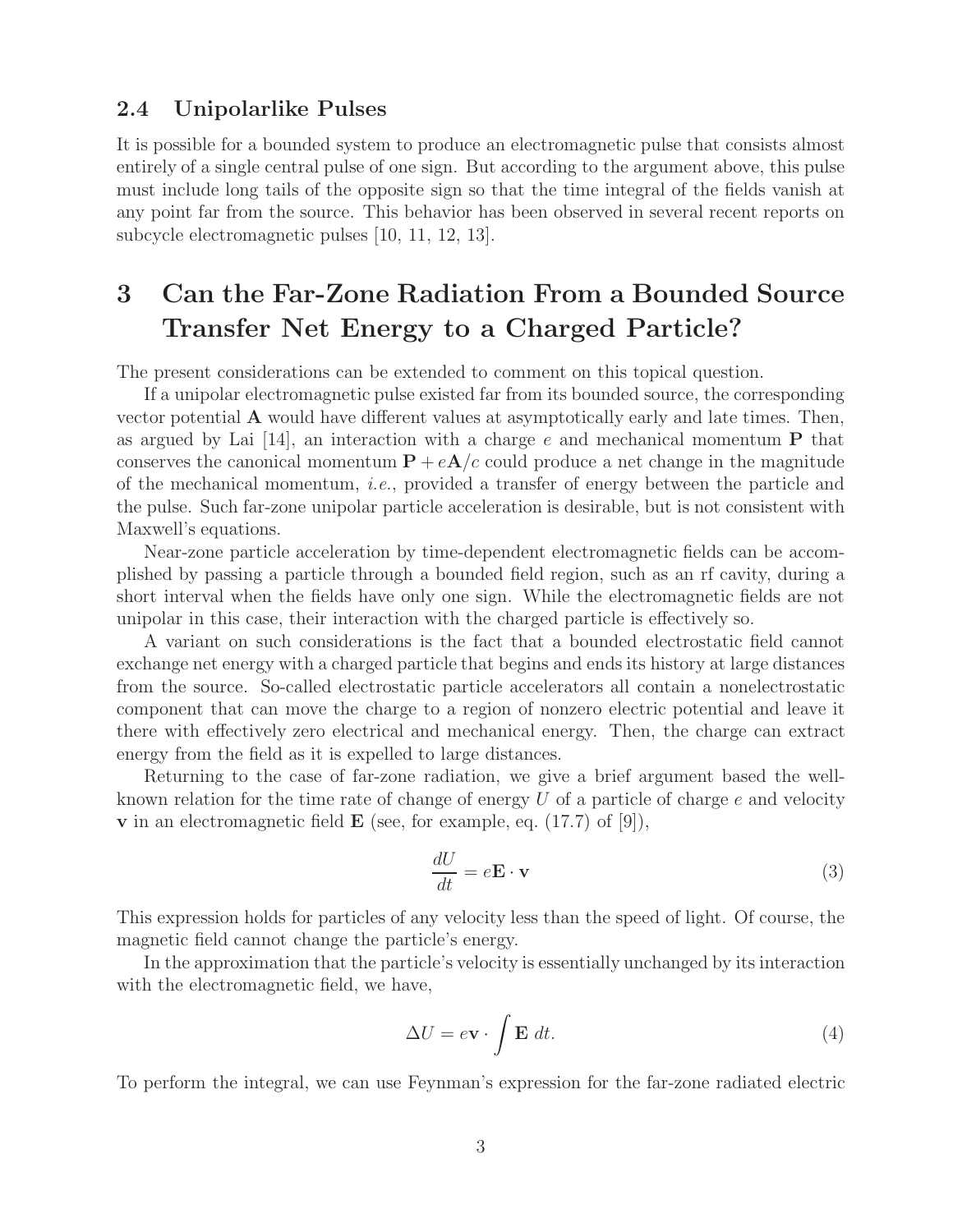field of an accelerated charge (sec. I-34 of [7]),

$$
\mathbf{E}_{\rm rad} = \frac{e}{c^2} \frac{d^2 \hat{\mathbf{n}}}{dt^2},\tag{5}
$$

in Gaussian units, where  $\hat{\mathbf{n}}$  is a unit vector from the retarded position of the source charge to the observer. Then,  $\int \mathbf{E}_{rad} dt$  is the difference between  $d\hat{\mathbf{n}}/dt$  at early and late times. Since  $d\hat{\mathbf{n}}/dt$  is the angular velocity of the relative motion between the source and charge, this vanishes at both early and late times as the moving charge is then arbitrarily far from the bounded source. Hence, in the constant-velocity approximation, the far-zone fields from a bounded source cannot transfer energy to a particle.

While the constant-velocity approximation is not necessarily good for a particle whose initial velocity is nonrelativistic, it is an excellent approximation for a relativistic particle. It is possible for the far-zone fields of a bounded source (in vacuum and far from any other material) to transfer energy to a nonrelativistic charge, as recently observed [15], but this energy transfer becomes increasingly inefficient as the particle's velocity approaches that of light.

The above considerations have ignored energy transfers due to scattering, which can be significant if the energy of a photon of the electromagnetic wave is large compared to the total energy of the charged particle in the center of mass frame. In this case, a quantum description is more appropriate. In the regime in which the energy transfer from a single scattering process is small, the classical idea of a "radiation pressure" associated with the Poynting vector  $S = (c/4\pi)E \times H$  can be formalized by including the radiation reaction in the equation of motion of the charged particle. See, for example, eq. (75.10) of [9]. However, this effect is always very small in the classical regime.

## **References**

- [1] K.J.-Kim, K.T. McDonald, G.V. Stupakov and M.S. Zolotorev, *Comment on "Coherent Acceleration by Subcycle Laser Pulses"*, Phys. Rev. Lett. **84**, 3210 (2000), http://kirkmcd.princeton.edu/examples/accel/kim\_prl\_84\_3210\_00.pdf
- [2] G.G. Stokes, *On Some Points in the Received Theory of Sound*, Phil. Mag. **34**, 52  $(1849),$  http://kirkmcd.princeton.edu/examples/fluids/stokes\_pm\_34\_52\_49.pdf
- [3] Lord Rayleigh, *The Theory of Sound*, Vol. 2 (Macmillan, 1896), Sec. 279, http://kirkmcd.princeton.edu/examples/mechanics/rayleigh\_theory\_of\_sound\_2.pdf
- [4] B.B. Baker and E.T. Copson, *The Mathematical Theory of Huygens' Principle*, 2<sup>nd</sup> ed. (Clarendon Press, 1950), Sec. 3.3, http://kirkmcd.princeton.edu/examples/EM/baker\_39.pdf
- [5] L.D. Landau and E.M. Lifshitz, *Fluid Mechanics*, 2nd ed. (Pergamon Press, 1987), Sec. 70, http://kirkmcd.princeton.edu/examples/fluids/landau\_fluids\_59.pdf
- [6] K.T. McDonald, *Electrodynamics in 1 and 2 Spatial Dimensions* (Sept. 23, 2014), http://kirkmcd.princeton.edu/examples/2dem.pdf